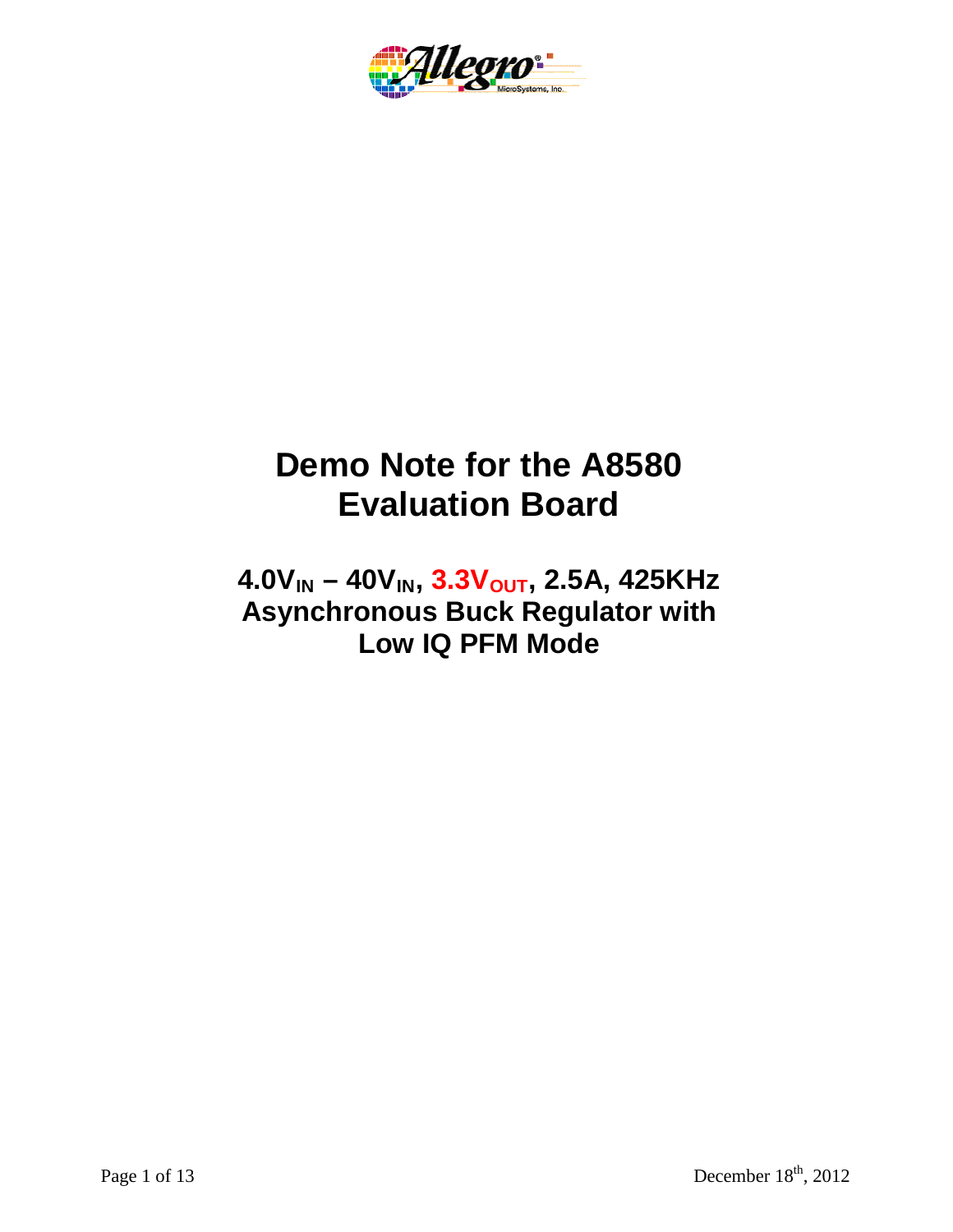

| <b>Specification</b>                             | <b>Min</b> | <b>Nom</b> | <b>Max</b> | <b>Units</b> |
|--------------------------------------------------|------------|------------|------------|--------------|
| Absolute Maximum Input Voltage                   | $-0.3$     |            | 40         | Volts        |
| <b>Operating Input Voltage Range</b>             | 4.0        | 12         | 35         | Volts        |
| $V_{IN}$ START Threshold, $V_{IN}$ rising        | 3.6        | 3.8        | 4.0        | Volts        |
| $V_{IN}$ <b>STOP</b> Threshold, $V_{IN}$ falling | 3.2        | 3.4        | 3.6        | Volts        |
| Output Voltage (FB: 47K/147K, ±1%)               | 3.175      | 3.302      | 3.434      | Volts        |
| Steady-State Output Current $(12V_{IN})$         |            | 2.5        |            | A            |
| Pulse-by-pulse Current Limit @ 30% duty          | 3.12       | 3.69       | 4.25       | A            |
| PWM/PFMn Input                                   | $-0.3$     |            | 5.5        | Volts        |

#### **GENERAL SPECIFICATIONS**

## **OPERATING INSTRUCTIONS**

#### **Input Power Connection:**

Connect a 12V power supply from  $V_{IN}$  to GND that is capable of at least 2.5A. Once **operational,**  $V_{IN}$  **can fall as low as**  $3.4V_{TYP}$  $(3.6V_{MAX})$  **before the A8580 is reset.** 

#### **PWM/PFMn Input and DIP switch SW1 (SLEEPn):**

**Connect an external voltage to the PWM/PFMn input and set SW1 (SLEEPn) to control the A8580's operating mode.** The following table summarizes the A8580's operating modes based on SW1 (SLEEPn) and the PWM/PFMn input. Also, PWM/PFMn may be used to synchronize the A8580 PWM switching frequency by applying a square wave above 510KHz.

| SW1<br>(SLEEPn)        | <b>PWM/PFMn</b> | <b>Operating Mode</b>                          |  |  |
|------------------------|-----------------|------------------------------------------------|--|--|
| OFF<br>(SLEEPh < 0.5V) | N/A             | Low current SLEEP mode, no output voltage      |  |  |
| ON<br>(SLEEPn>2.1V)    | < 0.8V          | Low IQ PFM mode, supports up to $500mA_{TYP}$  |  |  |
|                        | $>2.6V$         | Normal PWM mode at 425KHz, supports up to 2.5A |  |  |
|                        | CLK signal      | Normal PWM mode, synchronized to external CLK  |  |  |

Note: Set SW1 to the "OFF" position before driving the SLEEPn test point by a pulse generator or an external power supply.

**Note: Continuously applying more than 5.5V to the PWM/PFMn pin may damage the A8580.**

#### **Output Load Connections:**

Connect a load from  $V_{OUT}$  to GND. The steady-state load current can be as high as 2.5A. Pulseby-pulse current limit and/or thermal shutdown will occur if the load is greater than 3.7A.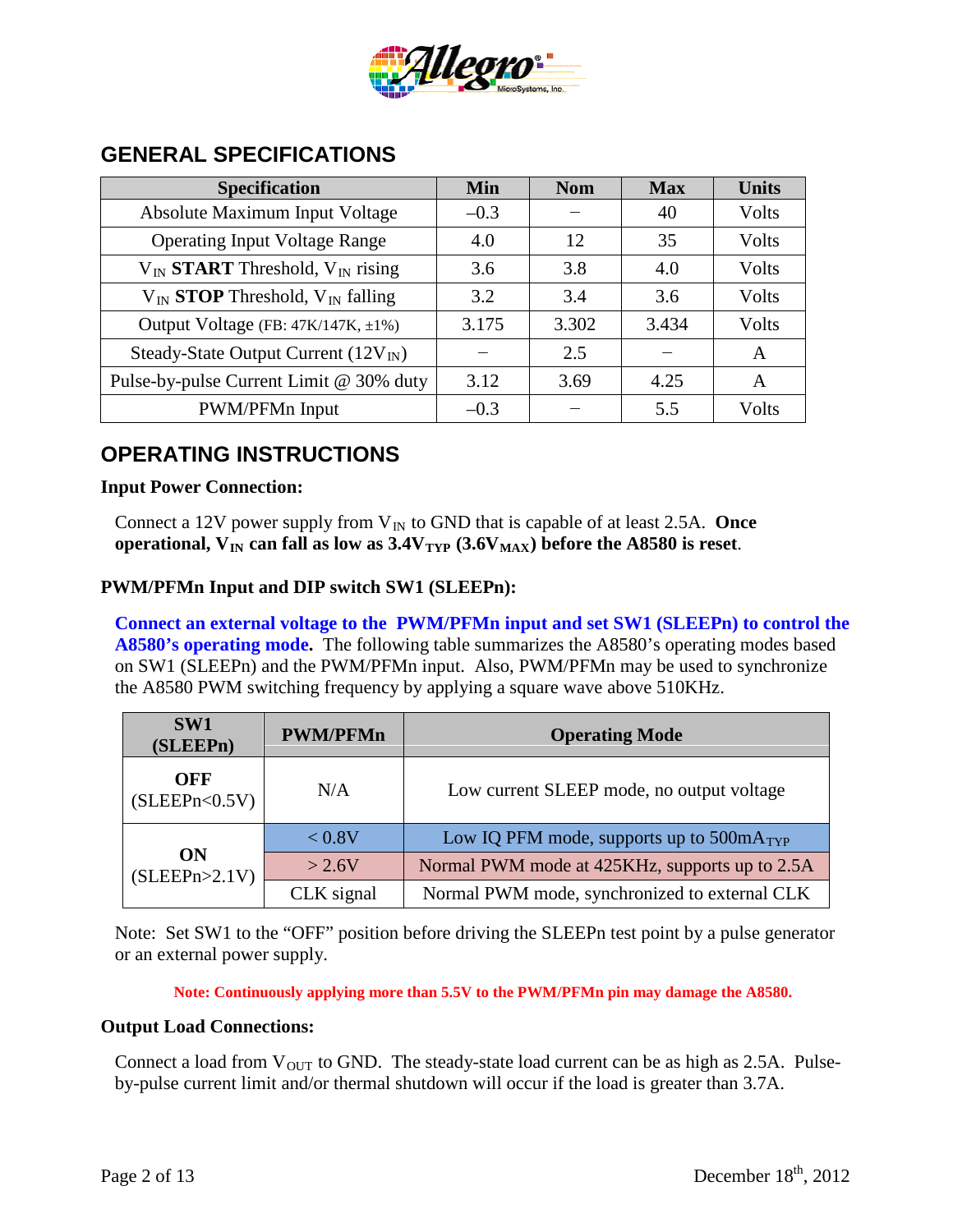

#### **DEMO BOARD PICTURE**



## **MODIFYING THE DEMO BOARD TO PRODUCE V<sub>OUT</sub> > 5.5V**

If the demo board is modified to produce more than 5.5Vout two changes must be made:

1) Jumper J1 must be set to the "lower" position (shown below) so the on-board 3.3V LDO (U2) will deliver the BIAS voltage to the A8580.

2) Diode D2 must be rotated 90° clockwise so it is "in circuit" and the 3.3V LDO (U2) will operate. If U2 is operational, the Low IQ current of the EVB will increase.

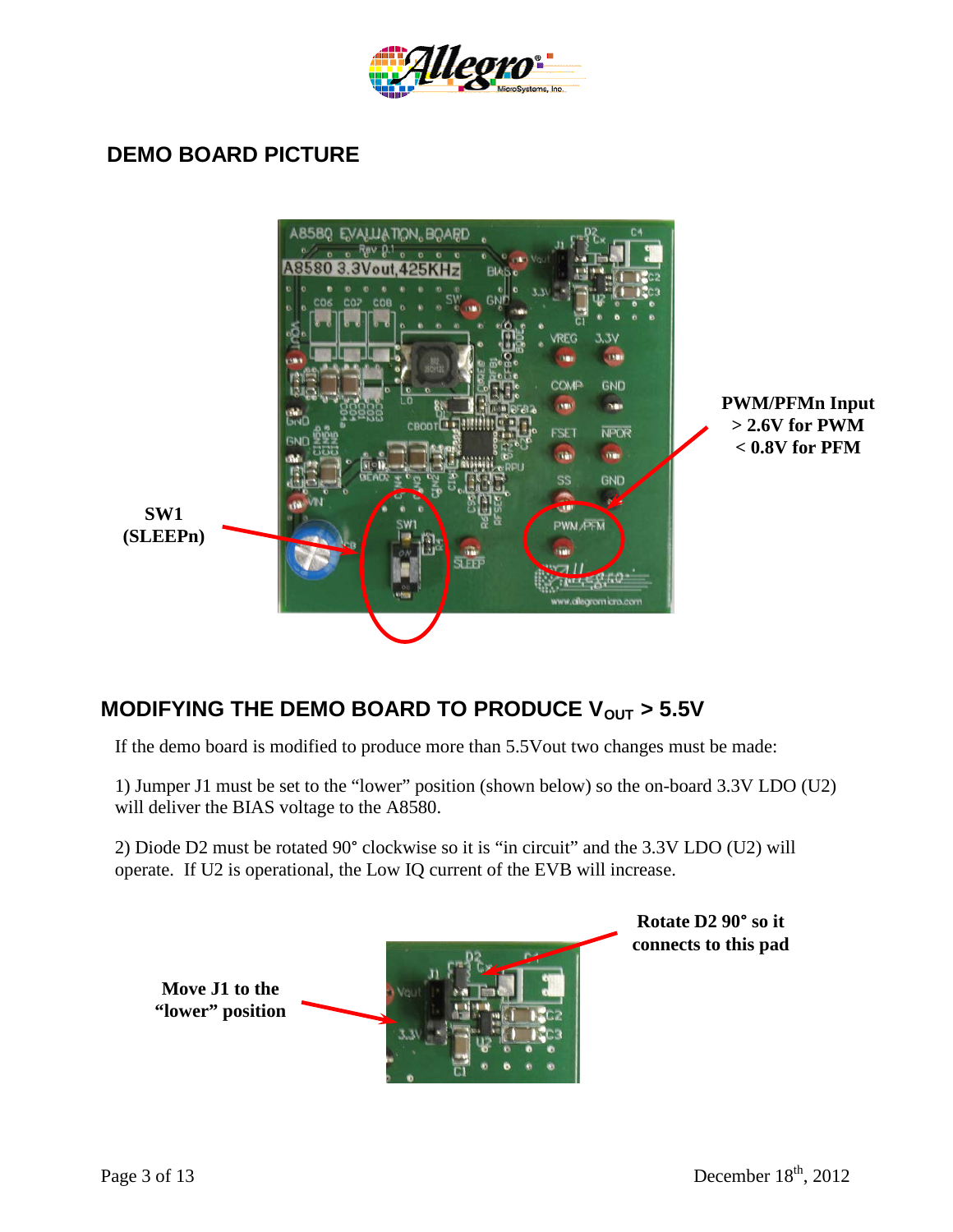

## **DEMO BOARD SCHEMATIC**



Note: CB is an optional, bulk, electrolytic capacitor for general supply filtering

#### **DEMO BOARD BILL-OF-MATERIALS**

| <b>REFERENCE DESIGNATORS</b>                                                 | <b>DESCRIPTION</b>                                                   | <b>FOOTPRINT</b>              | QTY.           | <b>MANUFACTURER</b>              | <b>MANUFACTURER P/N</b>                   | <b>SOURCE</b>               | <b>PURCHASE P/N</b>                                  |
|------------------------------------------------------------------------------|----------------------------------------------------------------------|-------------------------------|----------------|----------------------------------|-------------------------------------------|-----------------------------|------------------------------------------------------|
| PCB                                                                          | A8580 PCB for eTSSOP16, Rev 0.1                                      | N/A                           | 1              | Allegro<br>MicroSystems          |                                           | 4pcb.com                    |                                                      |
| U <sub>1</sub>                                                               | A8580, 2A Buck Regulator                                             | eTSSOP-16                     | $\mathbf{1}$   | Allegro<br>MicroSystems          | A8580                                     |                             |                                                      |
| U <sub>2</sub>                                                               | Regulator, LDO, 3.3V/250mA                                           | SOT23-5                       | $\overline{1}$ | National Semi                    | LP2992IM5-3.3                             | Digikey                     | LP2992IM5-3.3CT-ND                                   |
| R <sub>4</sub>                                                               | Resistor, 4.99ΜΩ, 1/10W, 1%                                          | 0603                          | $\mathbf{1}$   |                                  |                                           |                             |                                                      |
| R6. RPU                                                                      | Resistor, 10ΚΩ, 1/10W, 1%                                            | 0603                          | $\overline{2}$ |                                  |                                           |                             |                                                      |
| RFB1                                                                         | Resistor, 147KΩ, 1/10W, 1%                                           | 0603                          | $\overline{1}$ |                                  |                                           |                             |                                                      |
| RFB <sub>2</sub>                                                             | Resistor, 47KΩ, 1/10W, 1%                                            | 0603                          | $\overline{1}$ |                                  |                                           |                             |                                                      |
| <b>RFSET</b>                                                                 | Resistor, 60.4KΩ, 1/10W, 1%                                          | 0603                          | $\overline{1}$ |                                  |                                           |                             |                                                      |
| Rsnub                                                                        | Resistor, 6.81Ω, 1/4W, 1%                                            | 1206                          | $\mathbf{1}$   |                                  |                                           |                             |                                                      |
| <b>RZ</b>                                                                    | Resistor, 26.1KΩ, 1/10W, 1%                                          | 0603                          | $\mathbf{1}$   |                                  |                                           |                             |                                                      |
| BEAD1                                                                        | Resistor, 0Ω, 0805                                                   | 0805                          | $\mathbf{1}$   |                                  |                                           |                             |                                                      |
| C <sub>1</sub> . C <sub>2</sub> . C <sub>3</sub>                             | Capacitor, Ceramic, 4.7µF, 16V, X7R                                  | 1206                          | 3              |                                  |                                           |                             |                                                      |
| C53                                                                          | Capacitor, Ceramic, 100nF, 25V, X7R                                  | 0603                          | 1              |                                  |                                           |                             |                                                      |
| СB                                                                           | Capacitor, Electrolytic, 33µF or 47µF, 50V, <0.5Ω,<br>-40°C to 125°C | Thru Hole<br>8mm x 11.5mm     | 1              | Nichicon<br>Nichicon<br>Nichicon | UBW1H330MPD<br>UBT1H330MPD<br>UBT1H470MPD | DigiKey<br>Mouser<br>Mouser | UBW1H330MPD-ND<br>647-UBT1H330MPD<br>647-UBT1H470MPD |
| CIN1, CIN5b, CO4a, CBOOT                                                     | Capacitor, Ceramic, 47nF, 50V, 10%, X7R, -55°C<br>to 125°C           | 0603                          | $\overline{4}$ | Murata                           | GRM188R71H473KA61D                        | Digikey                     | 490-3287-1-ND                                        |
| CIN2, CIN5a, CO4                                                             | Capacitor, Ceramic, 0.47uF, 100V, 10%, X7R, -<br>55°C to 125°C       | 0805                          | 3              | Murata                           | GRM21BR72A474KA73L                        | Digikey                     | 490-3326-1-ND                                        |
| CIN3, CIN4, CIN5                                                             | Capacitor, Ceramic, 4.7µF, 50V, X7R                                  | 1210                          | 3              | <b>TDK</b>                       | C3225X7R1H475K<br>C3225X7R1H475M          | Digikey                     | 445-7726-1-ND<br>445-7727-1-ND                       |
| <b>CFB</b>                                                                   | Capacitor, Ceramic, 10pF, 50V, COG                                   | 0603                          | $\mathbf{1}$   |                                  |                                           |                             |                                                      |
| CO1, CO2                                                                     | Capacitor, Ceramic, 22µF, 16V, X7R                                   | 1210                          | $\overline{2}$ | <b>TDK</b>                       | C3225X7R1C226K                            | Digikey                     | 445-3945-2-ND                                        |
| Csnub                                                                        | Capacitor, Ceramic, 330pF, 50V, X7R                                  | 0603                          | $\overline{1}$ |                                  |                                           |                             |                                                      |
| <b>CSS</b>                                                                   | Capacitor, Ceramic, 22nF, 50V, X7R                                   | 0603                          | $\overline{1}$ |                                  |                                           |                             |                                                      |
| <b>CVREG</b>                                                                 | Capacitor, Ceramic, 1µF, 50V, X7R                                    | 0603                          | $\overline{1}$ |                                  |                                           |                             |                                                      |
| CZ                                                                           | Capacitor, Ceramic, 560pF, 50V, X7R                                  | 0603                          | $\overline{1}$ |                                  |                                           |                             |                                                      |
| CP                                                                           | Capacitor, Ceramic, 15pF, 50V, C0G                                   | 0603                          | $\overline{1}$ |                                  |                                           |                             |                                                      |
| Cx                                                                           | Capacitor, Ceramic, 10nF, 50V, X7R                                   | 0603                          | 1              |                                  |                                           |                             |                                                      |
| BODE, C4, C52, CIN4, CO3, CO4,<br>CO5, CO6, CO7, CO8                         | Empty                                                                | Various                       | $\mathbf 0$    |                                  |                                           |                             |                                                      |
| D <sub>1</sub>                                                               | Schottky Diode, 40V, 2A                                              | <b>SMP</b>                    | $\overline{1}$ | Vishay                           | SS2P4-M3/84A                              | Digikey<br>Mouser           | SS2P4-M3/84AGICT-ND<br>625-SS2P4-M3/84A              |
| D <sub>2</sub>                                                               | Schottky Diode, 40V, 1A, SOD123                                      | SOD123                        | $\overline{1}$ | Diodes, Inc.<br>Diodes, Inc.     | B140HW-7<br>B140HW-7                      | Digikey<br>Mouser           | B140HWDICT-ND<br>621-B140HW-7                        |
| LO                                                                           | Inductor, 8.2uH, 3.17A <sub>SAT</sub> @ 25C, 40mΩ                    | 7.6mm x 7.6mm<br>4.35mm thick | 1              | Cooper Bussmann                  | DRA74-8R2-R                               | Digikey<br>Mouser           | 283-3644-1-ND<br>704-DRA74-8R2-R                     |
| 3.3V, BIAS, COMP, FSET, NPOR,<br>PWM/PFM, SLEEP, SS, SW, VIN,<br>VOUT, VREG, | Test Points, Red, 0.063" diameter                                    | 0.063"                        | 12             | Keystone                         | 5010                                      | Digikey                     | 5010K-ND                                             |
| GND                                                                          | Test Points, Black, 0.063" diameter                                  | 0.063"                        | 5              | Keystone                         | 5011                                      | Digikey                     | 5011K-ND                                             |
| J <sub>1</sub>                                                               | Header, 3-pins, 0.1" spacing (Note: P/N is for a 36-<br>pin strip)   |                               | $\mathbf{1}$   | Sullins                          | PEC36SAAN                                 | Digikey                     | S1012E-36-ND                                         |
| SW <sub>1</sub>                                                              | DIP Switch, 1 position                                               | <b>SMT</b>                    | $\mathbf{1}$   | C & K Components                 | SDA01H0SBR                                | Digikey                     | CKN9490CT-ND                                         |
| <b>Rubber Feet</b>                                                           | Self stick rubber feet                                               | Clear                         | $\overline{4}$ | 3M                               | SJ-5303 (CLEAR)                           | Digikey                     | SJ5303-7-ND                                          |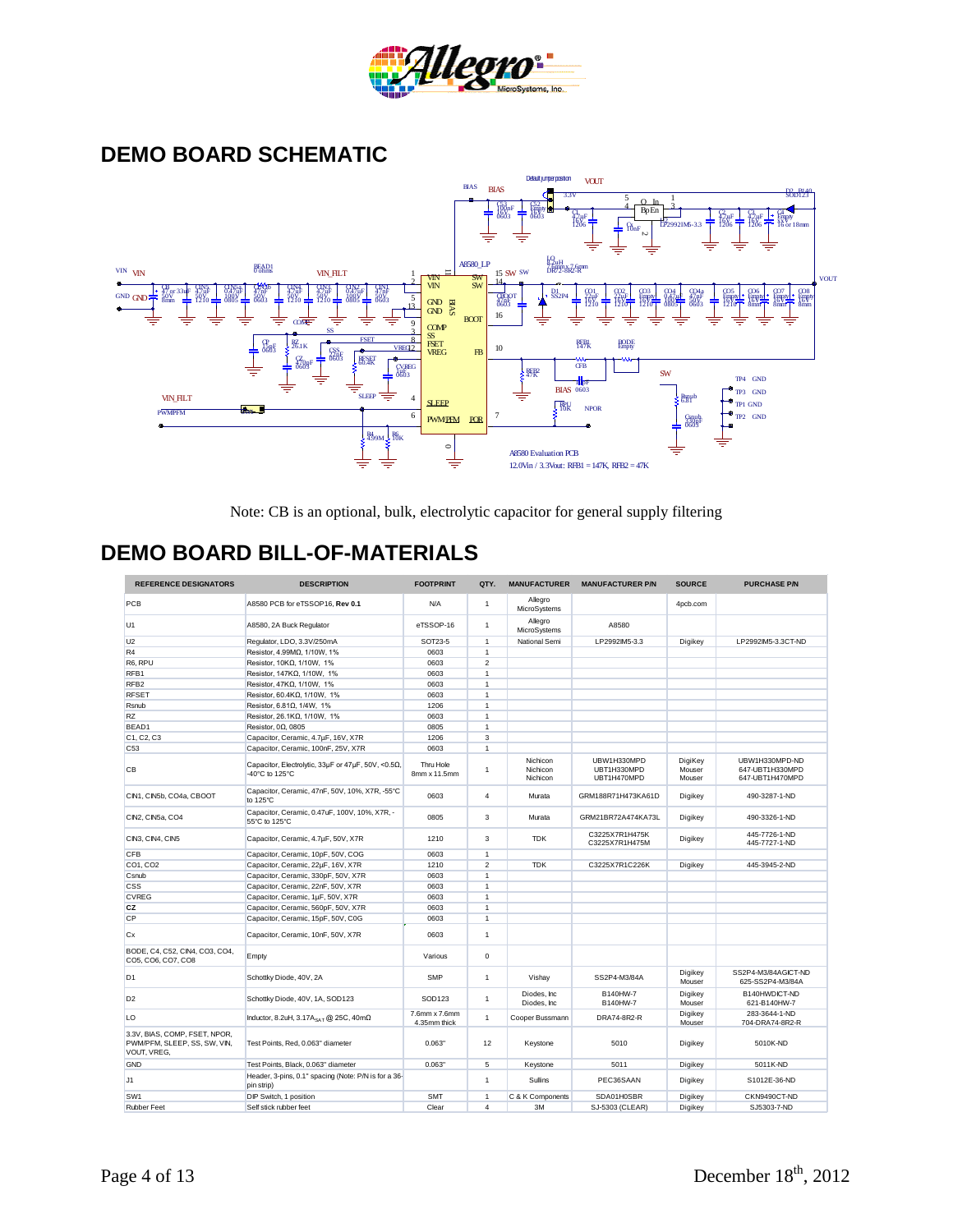

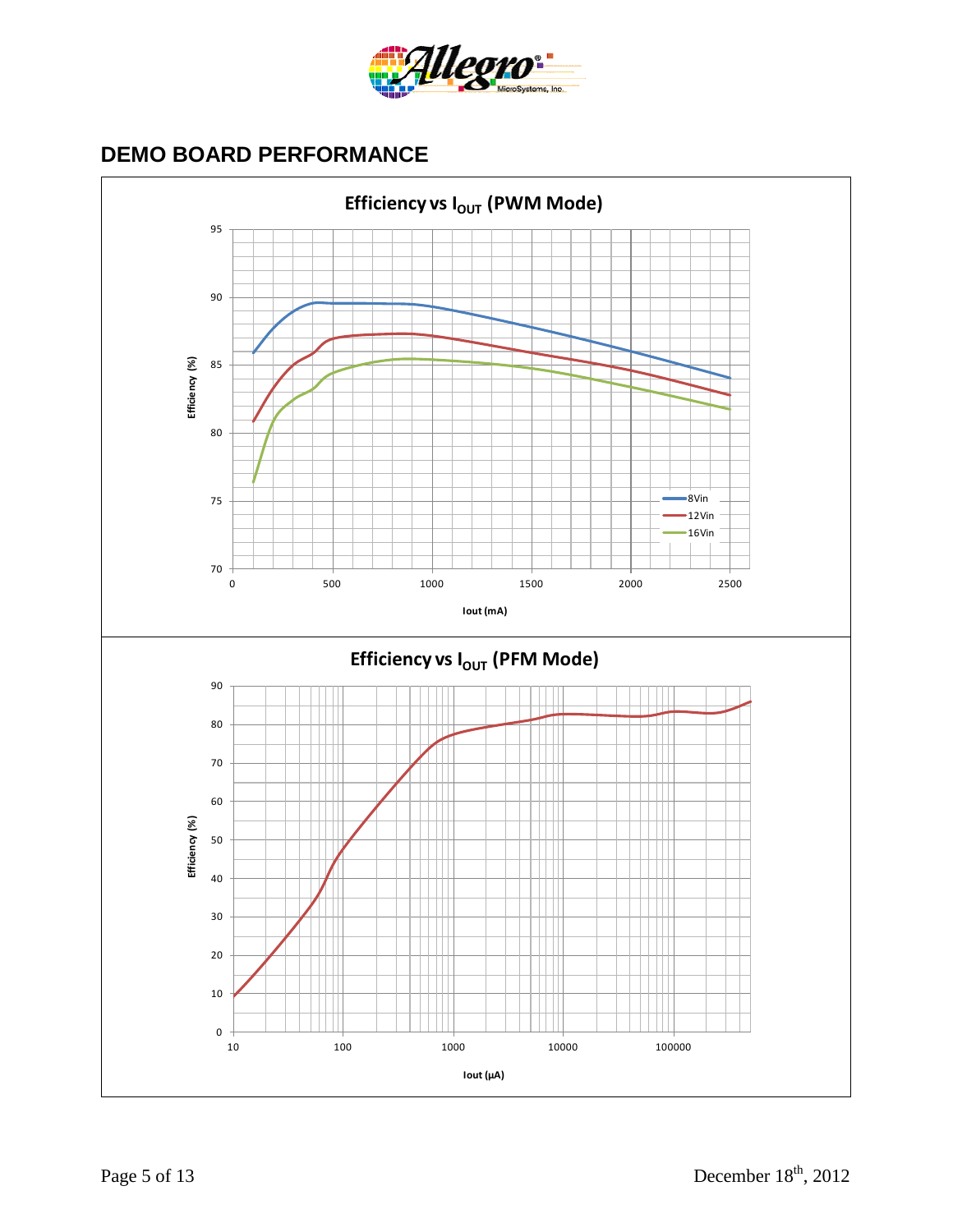

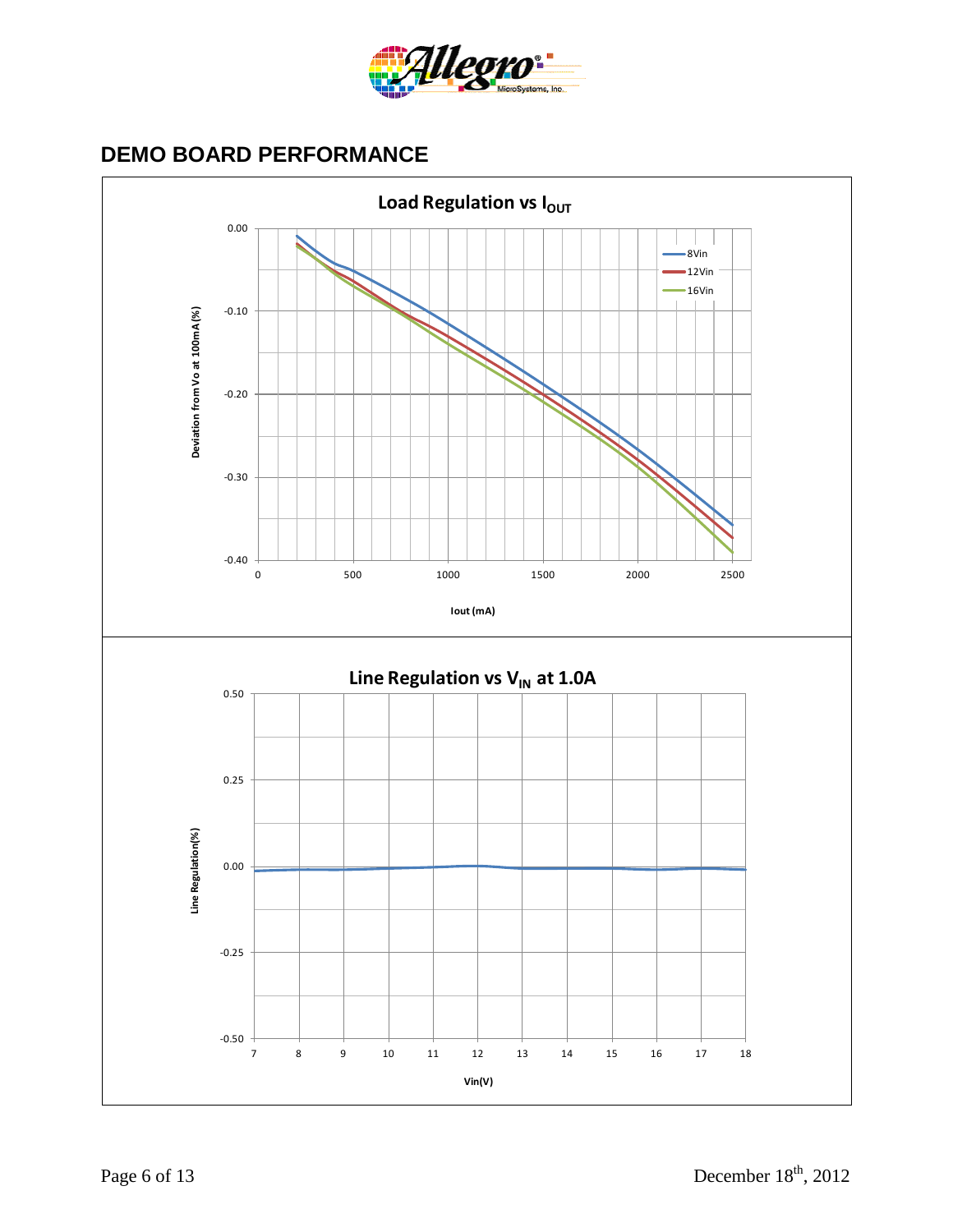

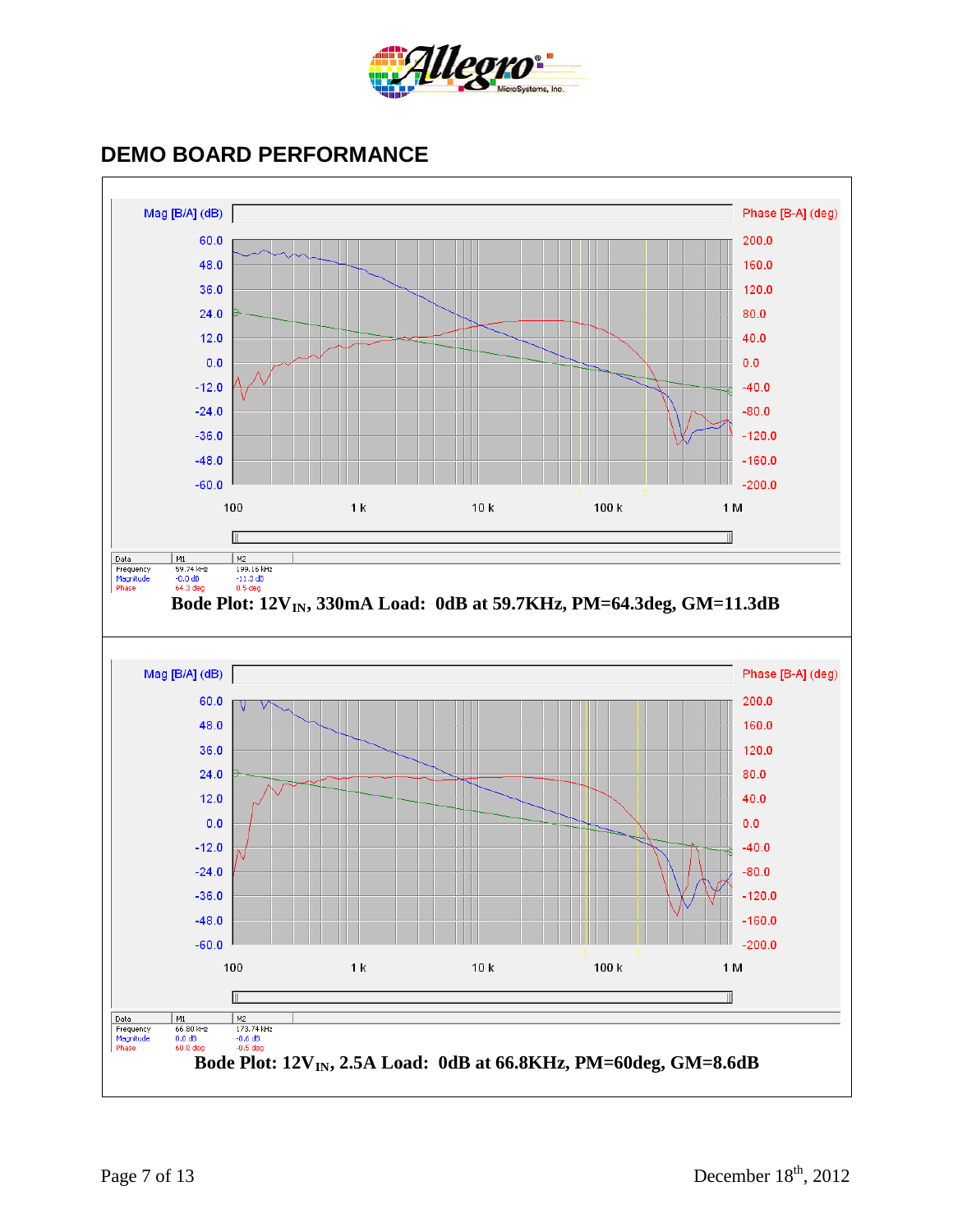

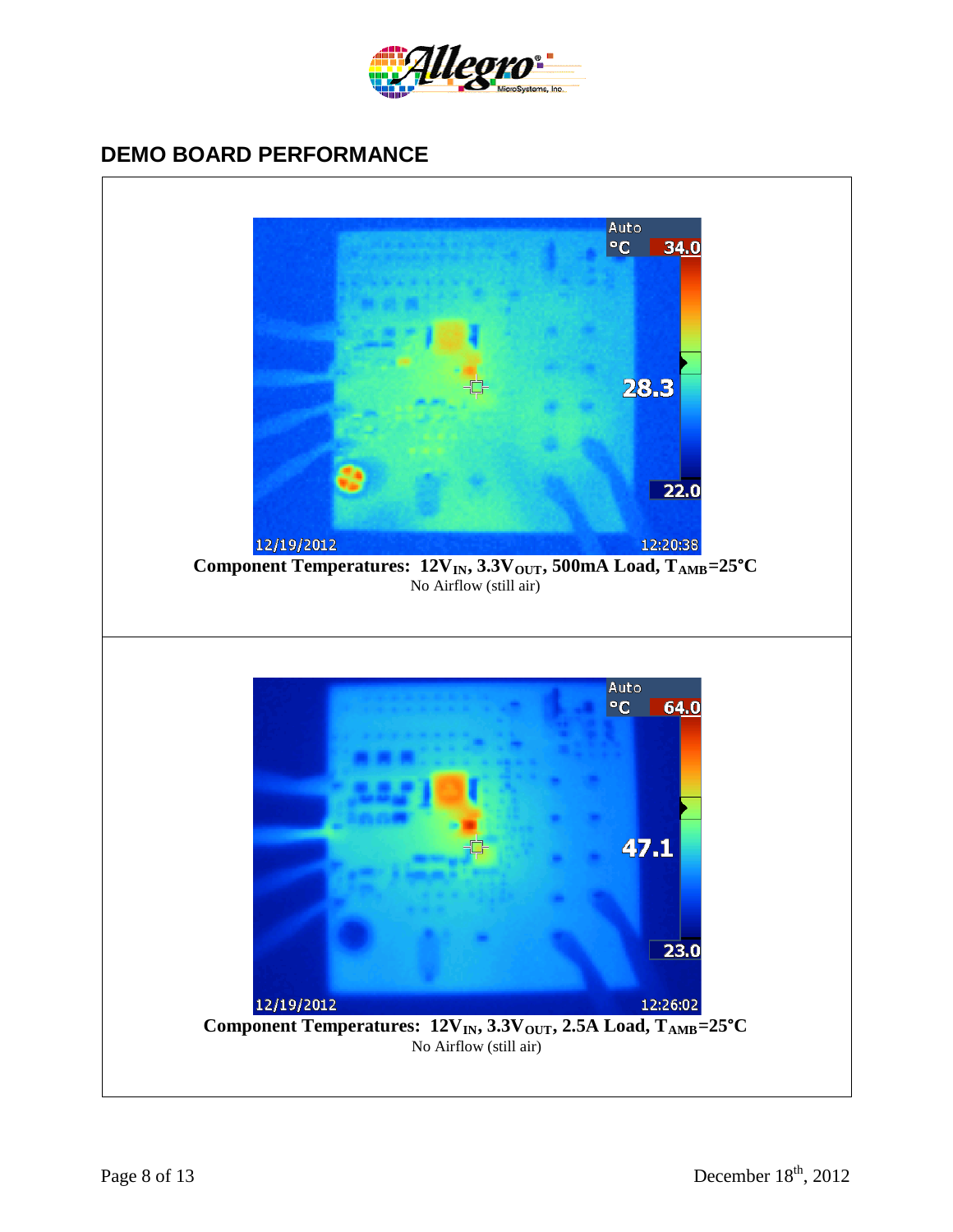

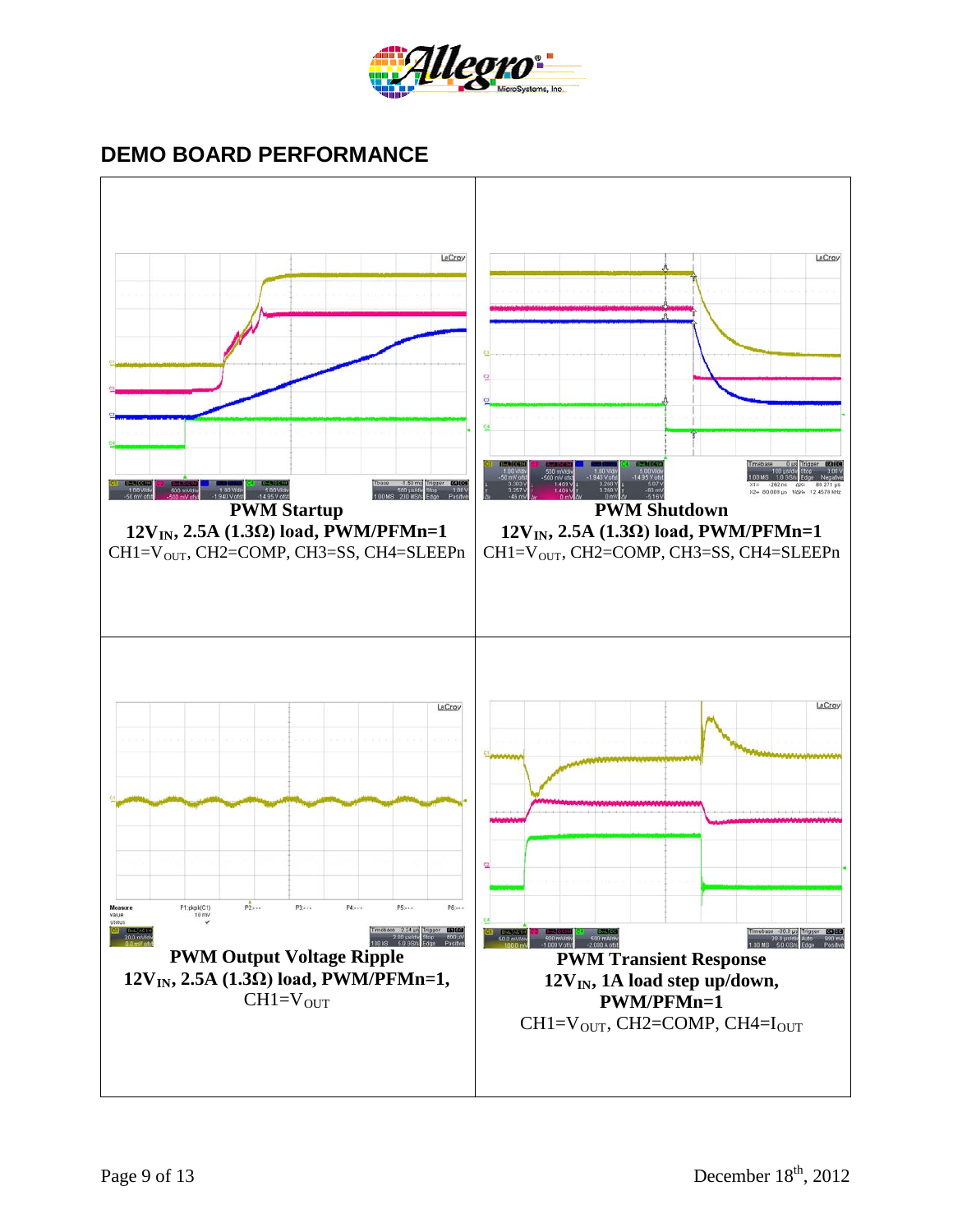

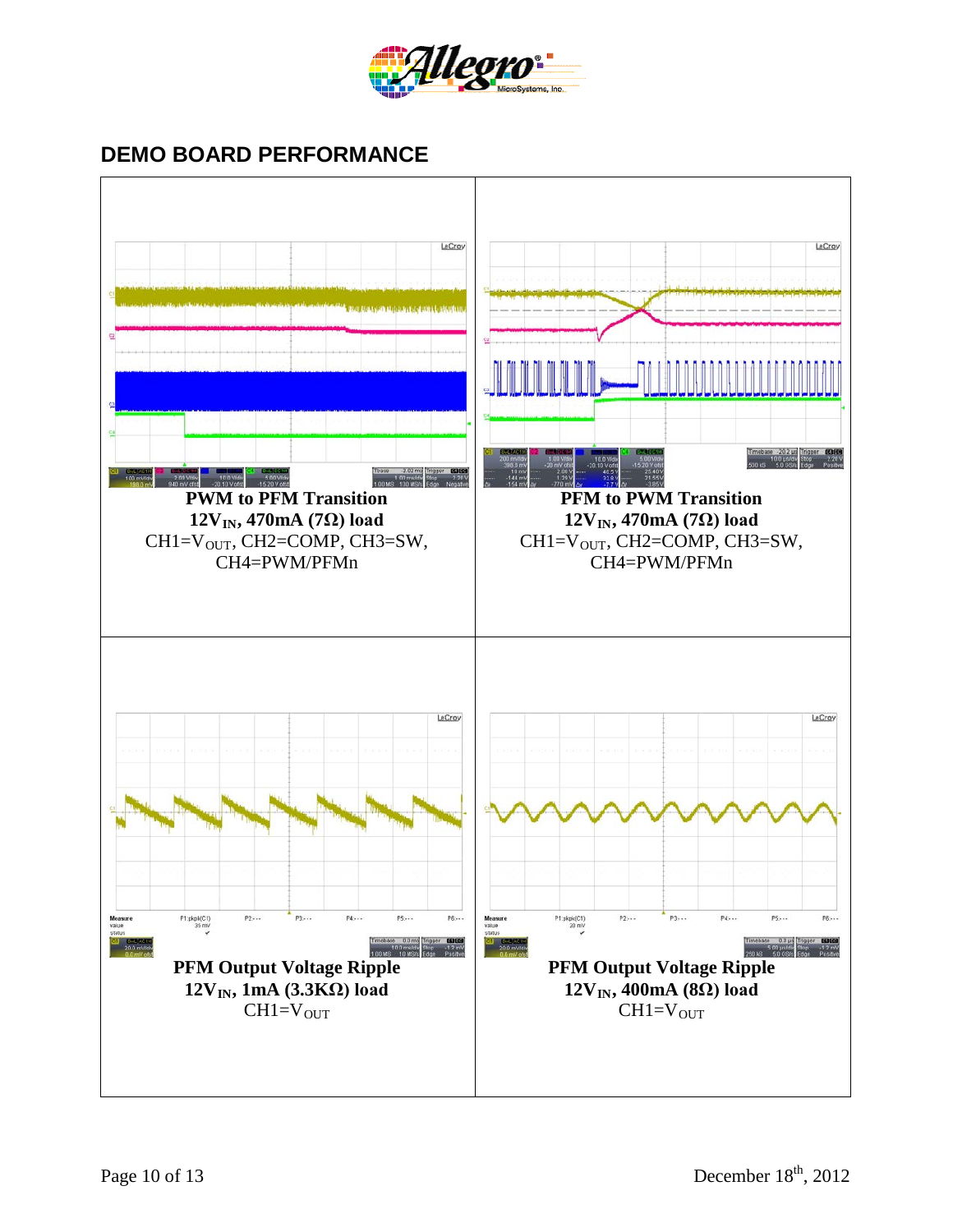

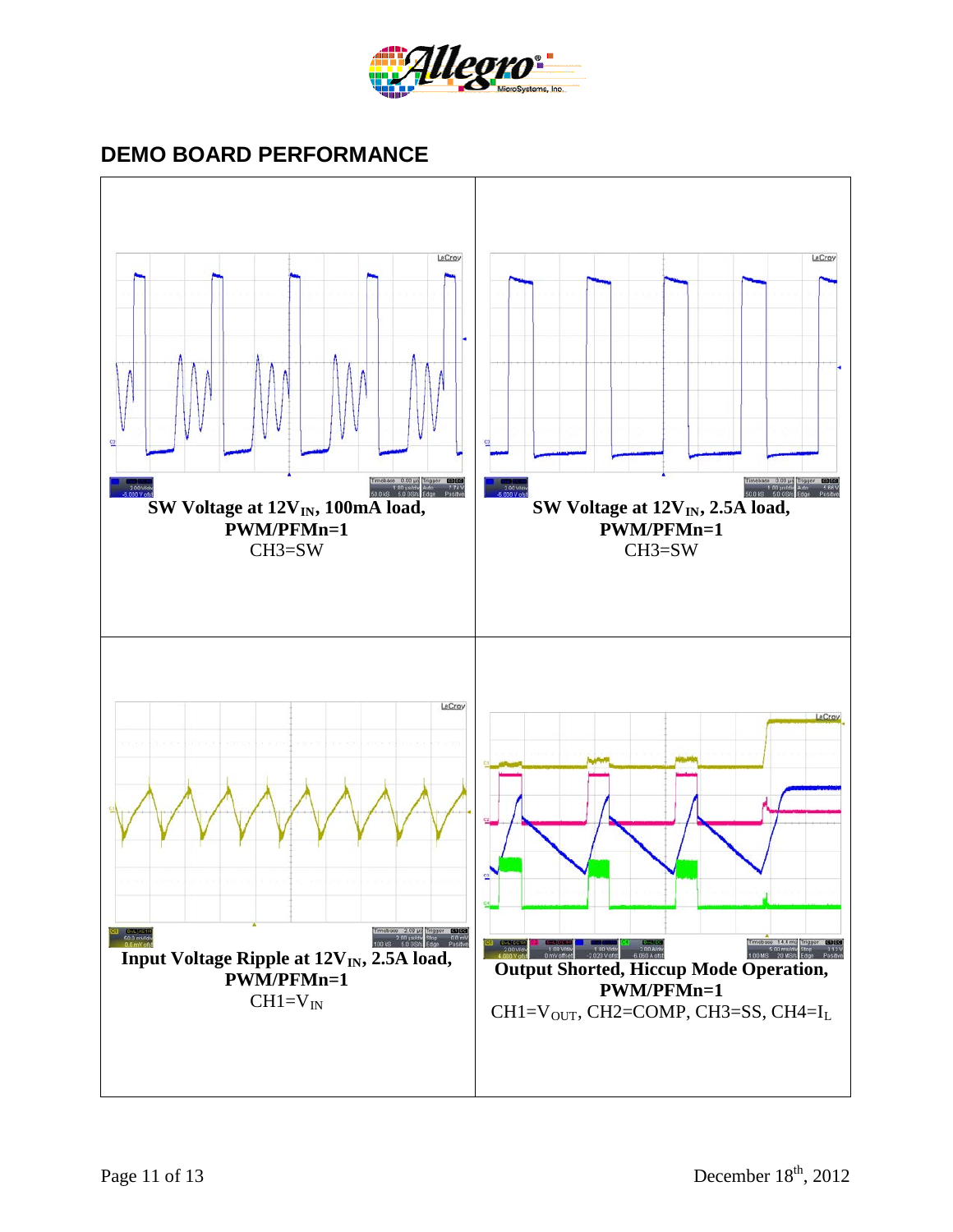

## **DEMO PCB LAYOUT**